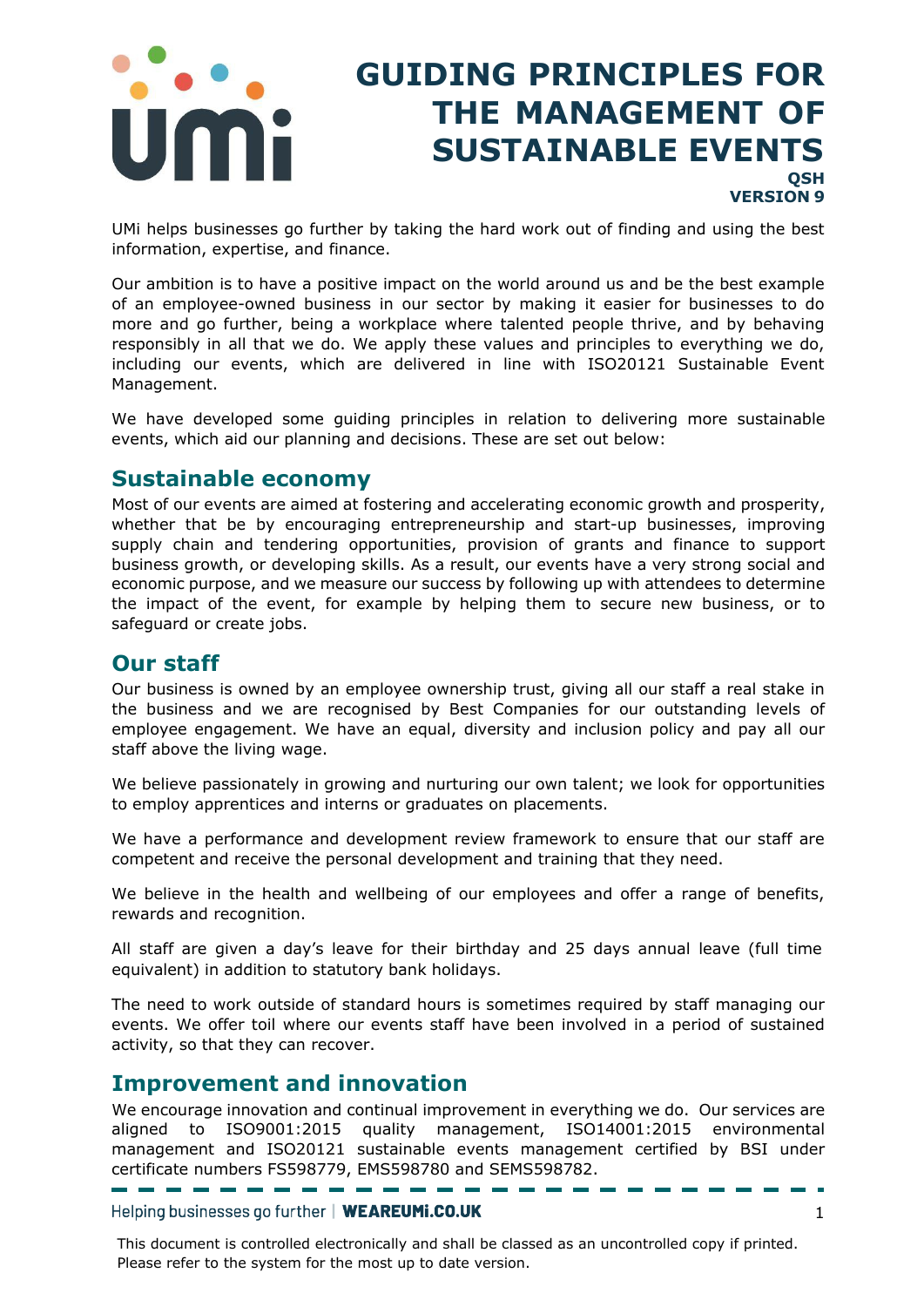

# **GUIDING PRINCIPLES FOR THE MANAGEMENT OF SUSTAINABLE EVENTS QSH**

#### **VERSION 9**

Objectives are established to ensure our performance at all levels of our business is maintained to the highest level. We monitor and measure our performance against business-wide objectives, as well as at the project or contractual level, and our customer satisfaction.

We deliver our events in the most innovative way possible; where we have repeat business we seek to improve on previous years.

Our events management system provides on-line booking and appointment making which reduces the need for paper-based bookings and helps us manage our email campaigns moreeffectively.

We also deliver virtual online events which helps us to reduce our environmental and carbon footprint.

#### **Procurement and supply chain**

We operate a fair and transparent procurement process and have a sustainable procurement policy against which we measure our progress.

We consider the environmental, sustainability and ethical credentials of potential suppliers through our tendering process and, where applicable, we will apportion some of the scoring criteria based on this.

We pay a fair price for the services we procure, and we pay our suppliers on

time.Some of the printing companies we use have won environmental awards.

We work with our venues to encourage food to be sourced locally, if possible, or to provide fair trade products.

#### **Environment**

Our office in Seaham is accredited to ISO14001:2015.

We have set ourselves targets to reduce energy consumption, waste and paper usage and measure our progress against these targets.

We try to minimise our impact on the environment in everything we do, including our events. We ensure that any equipment is reusable, and we encourage delegates to hand in name badges so that they can be reused. We select venues that are appropriate to the size of the event, to minimise unnecessary use of heat and light and aim to use venues which offer a good source of natural light or use energy efficient lighting.

Our events staff are vigilant in ensuring that all equipment and lights are turned off following the event.

We provide tap water at most events.

#### Reduction of waste

We ensure that recycling facilities are available at event.

Helping businesses go further | WEAREUMI.CO.UK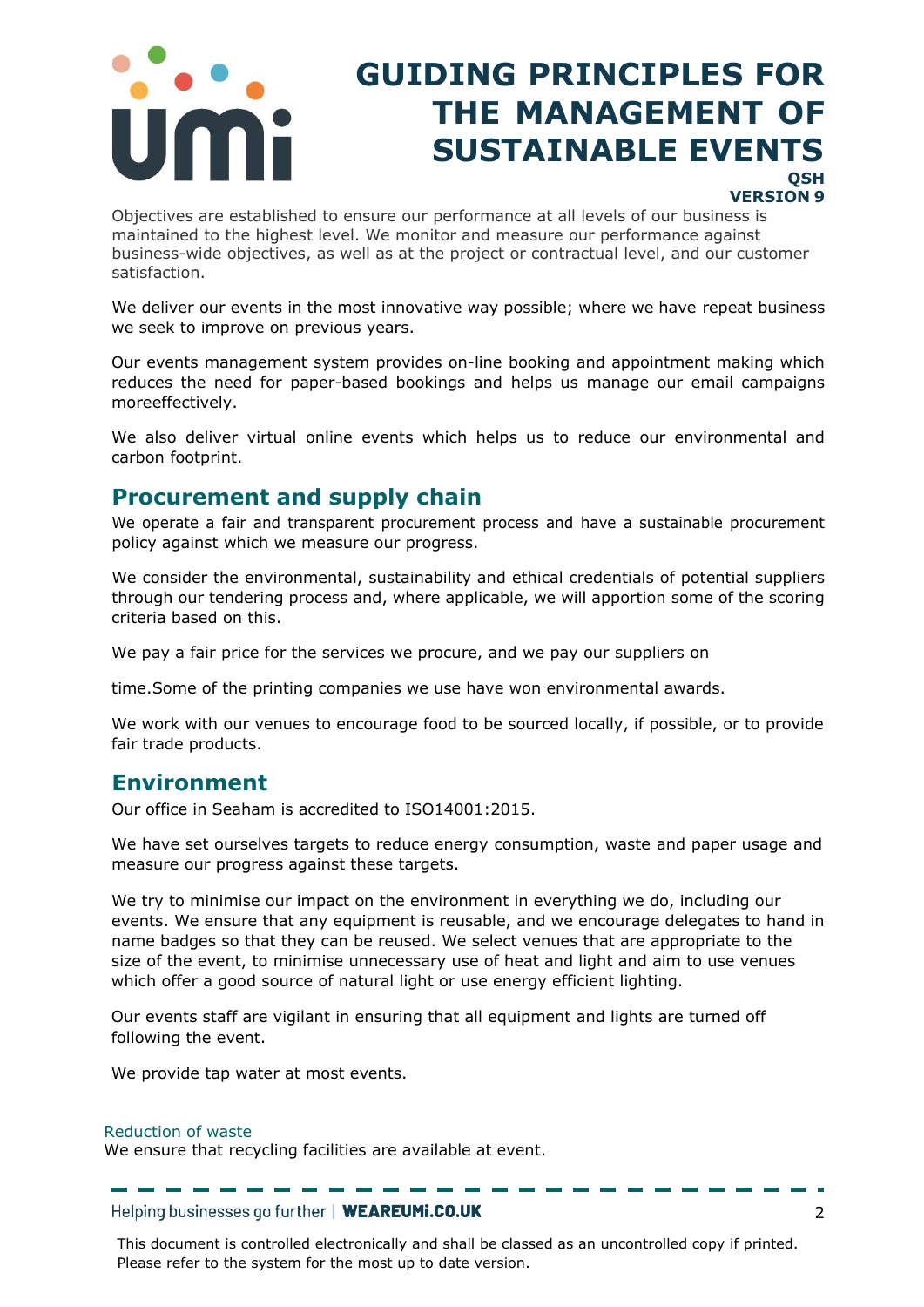

# **GUIDING PRINCIPLES FOR THE MANAGEMENT OF SUSTAINABLE EVENTS**

#### **QSH VERSION 9**

Where we are required to produce printed material, this is done double sided, on responsibly sourced or recycled paper and we encourage attendees to recycle when they are finished; we only print what is required based on the number of bookings.

Where we do use hard copy marketing, we plan and target the campaign carefully and use responsibly sourced or recycled pa

We try to encourage our delegates to receive more information electronically and use new technologies where appropriate. We have developed an app which helps us to reduce the amount of brochures/event guides we need to print.

We minimise the amount of hard copy marketing by maximising the use of email campaigns and by other means such as our website or social media.

Where possible, we have replaced paper sign in sheets with a scanning system at registration.

We only cater for the number of expected delegates and try to build in an allowance for nonattendance.

We do as much of the confirmation and follow up process as possible by email.

### **Air emissions**

We seek venues which are accessible by public transport and publicise these options to attendees.

Our event feedback forms ask whether public transport has been used.

If practical, our staff use public transport where possible.

Where our staff are required to travel outside the region for an event, we use hired vehicles which are shared. We will consider the use of more environmentally friendly hire vehicles where available or we care share utilising our own vehicles.

Information is provided via websites, emails, and telephone where practical. This increases accessibility to customers and reduces the need for travel to meetings. We also use video conferencing where practical to hold our event management and collaboration meetings

### **Community**

One of our measures for success relates to being a responsible business by investing in the communities where we work. The business makes an annual contribution to the UMi Community Fund which was set up in collaboration with the Community Foundation network and focuses on combating isolation. In addition, all staff can take one paid day's leave to undertake volunteering activities and are required to contribute a minimum equivalent value of £200 per annum through volunteering and fund raising.

Our events are inclusive and accessible, whether this is location, facilities or time and we take the needs of our target audience into account when planning our events. We ask in advance about any specific requirements.

#### Helping businesses go further | WEAREUMI.CO.UK